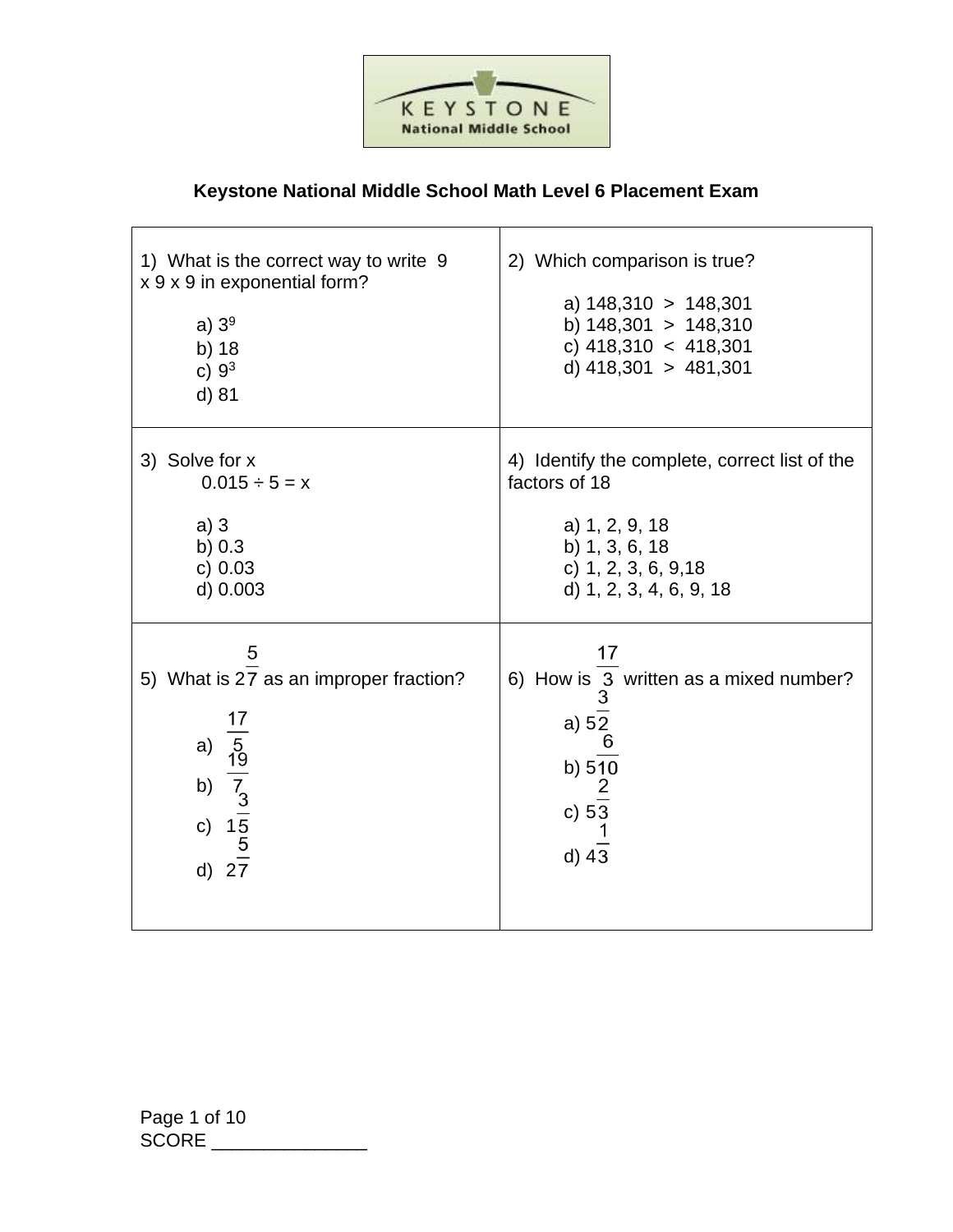| 7) What is the best estimate for                                                                                                                               | 8) What is the mode of the numbers 5,                                                                                                                                                                                                                                                                                      |
|----------------------------------------------------------------------------------------------------------------------------------------------------------------|----------------------------------------------------------------------------------------------------------------------------------------------------------------------------------------------------------------------------------------------------------------------------------------------------------------------------|
| 14.6 x 3.9? Use compatible numbers                                                                                                                             | 5, 7, 6, 4, 3, 5, 7, 6?                                                                                                                                                                                                                                                                                                    |
| a) 55                                                                                                                                                          | a) 7                                                                                                                                                                                                                                                                                                                       |
| b)60                                                                                                                                                           | b)6                                                                                                                                                                                                                                                                                                                        |
| c) $42$                                                                                                                                                        | c) 5                                                                                                                                                                                                                                                                                                                       |
| d) 56                                                                                                                                                          | $d)$ 4                                                                                                                                                                                                                                                                                                                     |
|                                                                                                                                                                |                                                                                                                                                                                                                                                                                                                            |
| 3                                                                                                                                                              | 10) What is the correct order from least to                                                                                                                                                                                                                                                                                |
| 9) Betsy had 4 of her book completed.                                                                                                                          | greatest for the following numbers: 33.49,                                                                                                                                                                                                                                                                                 |
| What decimal is this equal to?                                                                                                                                 | 29.5, 29.84, and 33                                                                                                                                                                                                                                                                                                        |
| a) 0.75                                                                                                                                                        | a) 33.49, 33, 29.84, and 29.5                                                                                                                                                                                                                                                                                              |
| $b)$ 7.5                                                                                                                                                       | b) 29.5, 29.84, 33.49, and 33                                                                                                                                                                                                                                                                                              |
| c) 0.075                                                                                                                                                       | c) 29.84, 29.5, 33, and 33.49                                                                                                                                                                                                                                                                                              |
| d) 0.0075                                                                                                                                                      | d) 29.5, 29.84, 33, and 33.49                                                                                                                                                                                                                                                                                              |
| 11) Jamal got an 87%, 62%, 95%, and an<br>89% on his last four math tests. What is<br>his average percentage?<br>a) 81.33%<br>b) 83.25%<br>c) 85%<br>d) 85.25% | 12) According to the bar graph,<br>approximately how many students like<br>Country and Classical music?<br><b>Favorite Kinds of Music</b><br>$-30$<br>Popular<br>$+25$<br>Country<br>$+20$<br>Rap<br>Punk<br>$+15$<br>Other<br>Classical<br>$+10$<br>$+5$<br>the special control<br>a) 32<br>b) $20$<br>c) $12$<br>$d)$ 10 |
| 13) What is the correct way to write 7 <sup>5</sup> in                                                                                                         | 14) Estimate the sum of $65.2 + 12.7$ to the                                                                                                                                                                                                                                                                               |
| standard form?                                                                                                                                                 | nearest whole number                                                                                                                                                                                                                                                                                                       |
| A) 16807                                                                                                                                                       | a) 75                                                                                                                                                                                                                                                                                                                      |
| $b)$ 35                                                                                                                                                        | b) 76                                                                                                                                                                                                                                                                                                                      |
| c) $49$                                                                                                                                                        | c) 78                                                                                                                                                                                                                                                                                                                      |
| d) 2401                                                                                                                                                        | d) 79                                                                                                                                                                                                                                                                                                                      |

Page 2 of 10 SCORE \_\_\_\_\_\_\_\_\_\_\_\_\_\_\_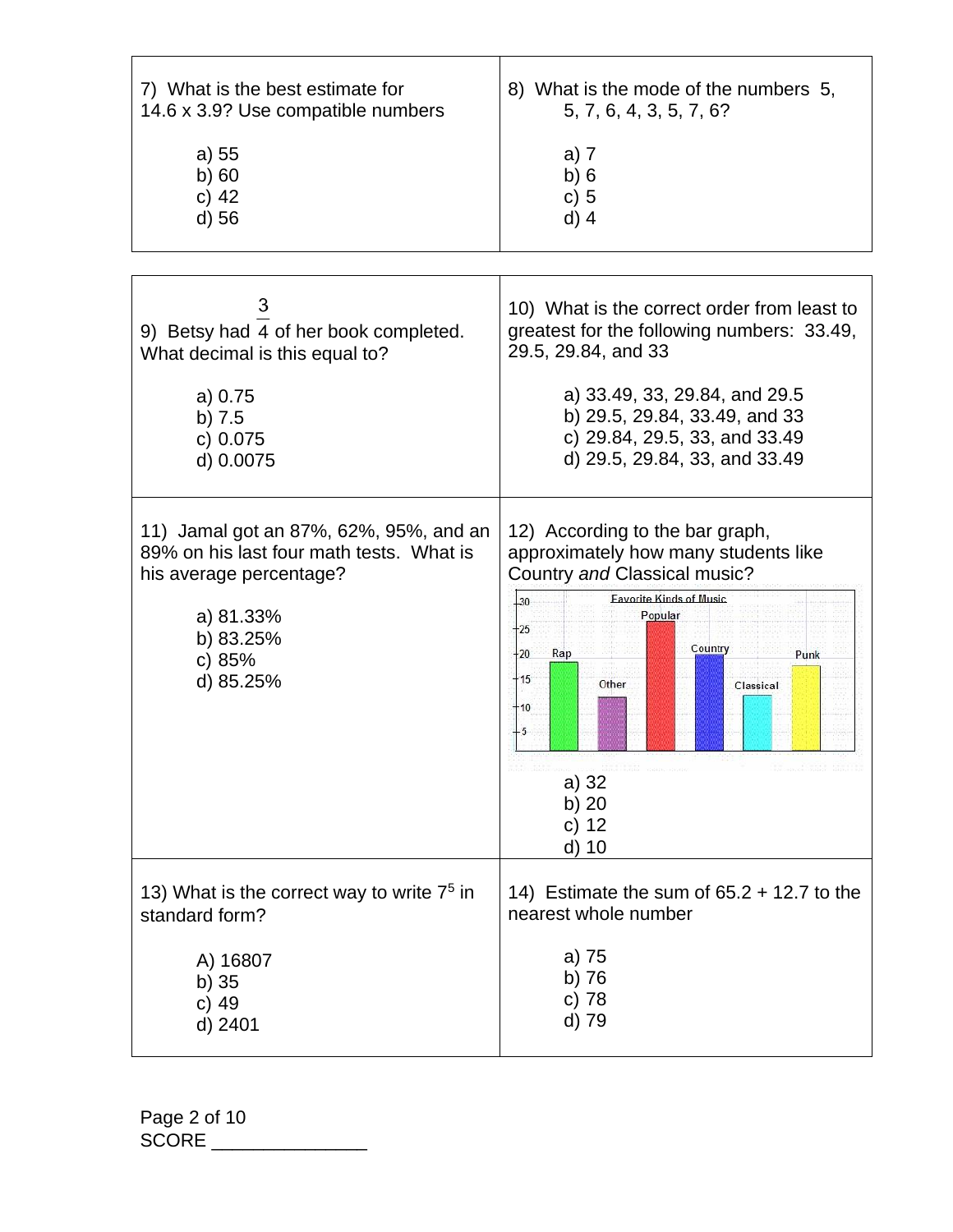

Page 3 of 10 SCORE  $\Box$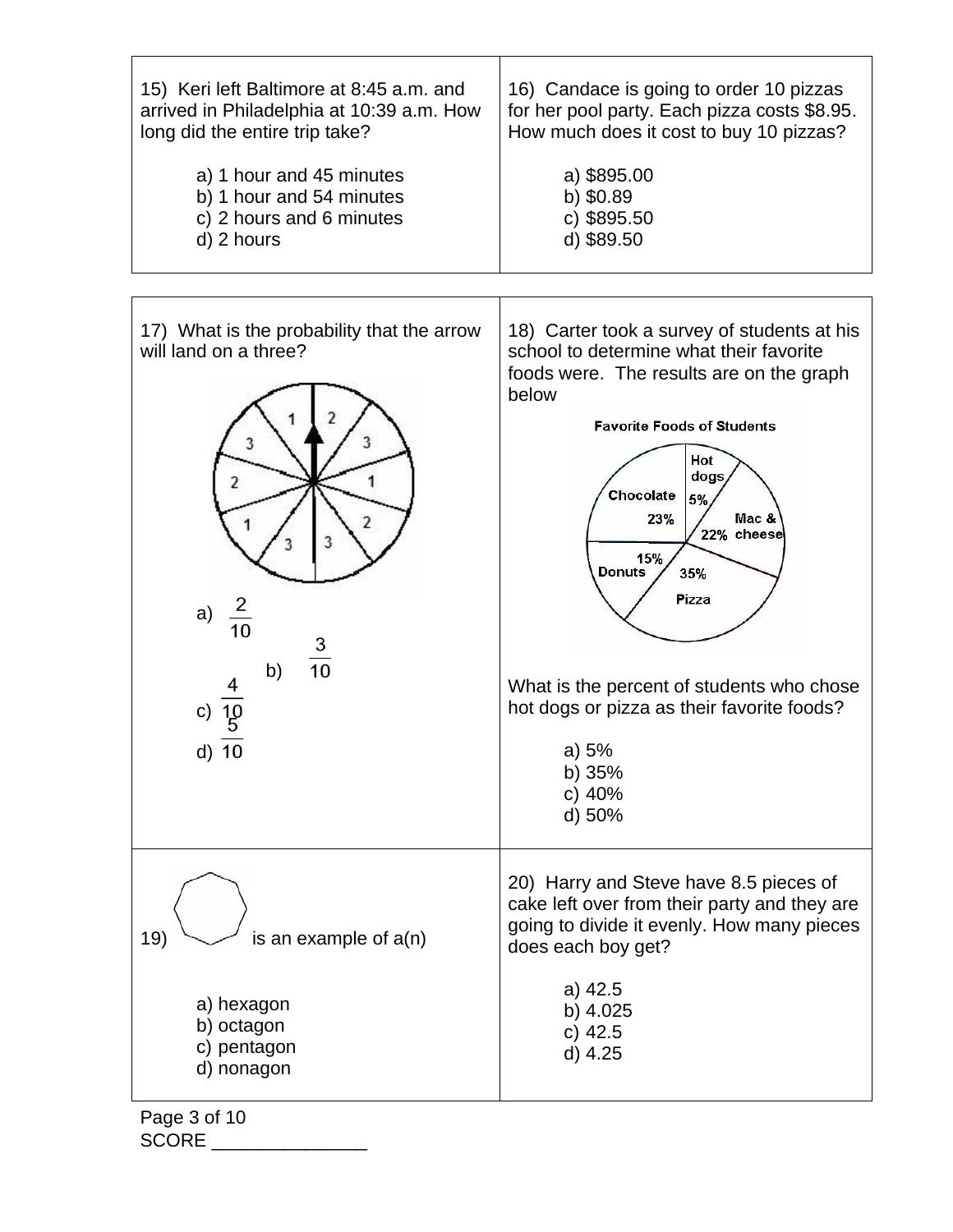| 21) What place value does 2 hold in the<br>number 65,421?<br>a) ones<br>b) tens<br>c) hundreds<br>d) thousands                                                                                                                                                                                         | 22) What is 3 of 9?<br>a) 5<br>b) $4$<br>c) $3$<br>$d)$ 2                                                                                                                                                                                                                                                    |
|--------------------------------------------------------------------------------------------------------------------------------------------------------------------------------------------------------------------------------------------------------------------------------------------------------|--------------------------------------------------------------------------------------------------------------------------------------------------------------------------------------------------------------------------------------------------------------------------------------------------------------|
| 23) Find the greatest common factor<br>(GCF) of 28 and 30<br>$a)$ 1<br>b) $2$<br>c) 5<br>$d$ ) 6                                                                                                                                                                                                       | 24) What is the correct word form of 7.41?<br>a) seven and forty-one hundredths<br>b) seven and forty-one thousandths<br>c) seven point forty-one<br>d) seven and forty-one tenths                                                                                                                           |
| 25) What is the correct way to write $33$ in<br>expanded form?<br>a)9<br>b) $3 \times 3 \times 3$<br>c) $3 \times 3$<br>d) 27                                                                                                                                                                          | 26) Anthony answered 18 out of 25<br>questions correctly. What percentage of<br>the questions did he answer correctly?<br>a) 72%<br>b) 18%<br>c) 7%<br>d) 75%                                                                                                                                                |
| 27) When Jacob checked his email, 5/18<br>of the emails were from friends, 5/24 was<br>junk mail, and 1/4 were from his family.<br>What fraction of the emails were from his<br>family and friends? Reduce to lowest<br>terms<br>a) $112$<br>11<br>b) $\overline{34}$<br>$\frac{6}{19}$<br>c)<br>d) 36 | 28) In 2008, the average rainfall in<br>Seattle, Washington was 1.9 inches in<br>September, 3.3 inches in October and 5.7<br>inches in November. Use rounding to<br>estimate how many inches of rainfall fell in<br>total during those months.<br>a) 11 inches<br>b) 10 inches<br>c) 9 inches<br>d) 4 inches |

Page 4 of 10 SCORE \_\_\_\_\_\_\_\_\_\_\_\_\_\_\_\_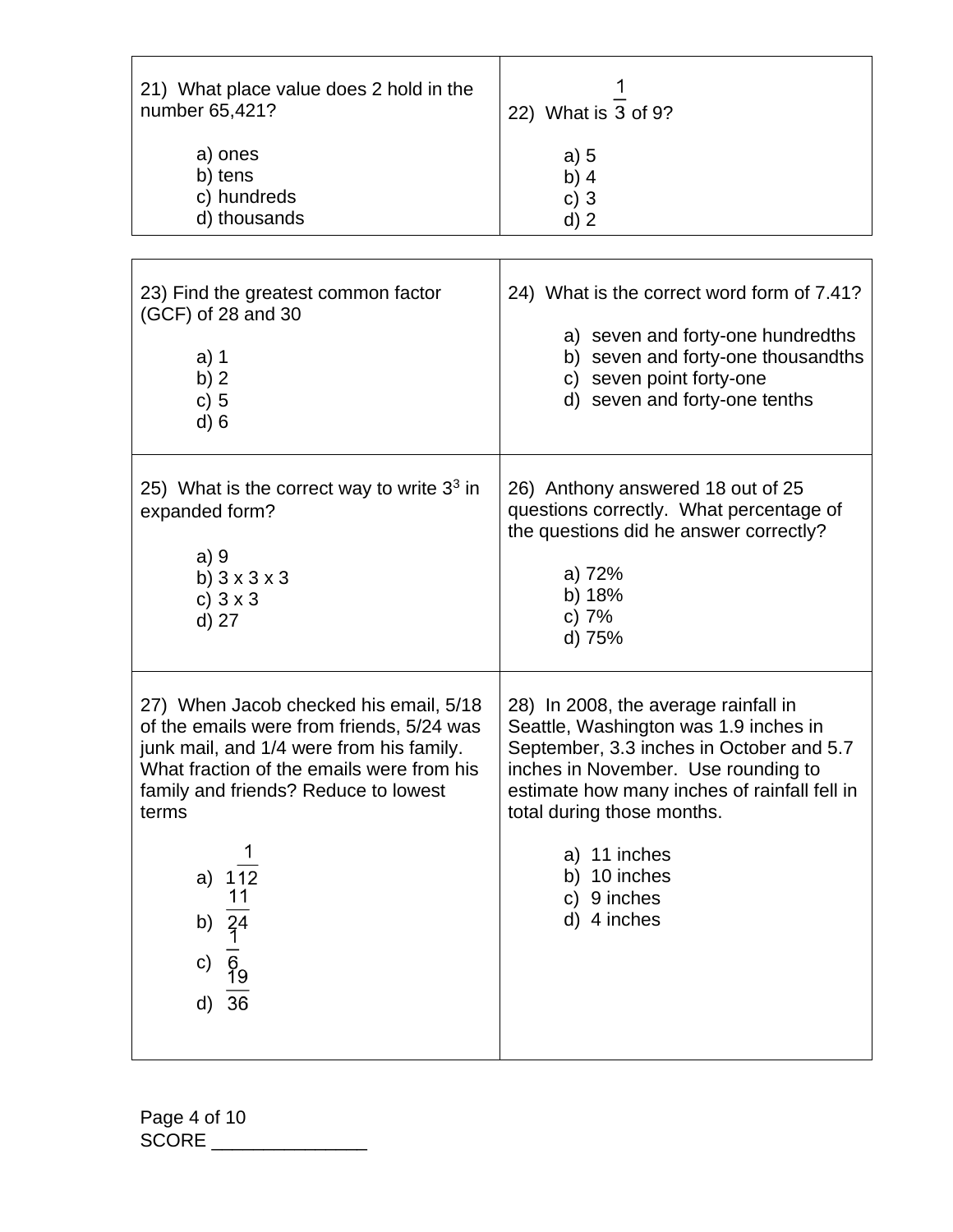| 29) Identify the prime factorization for 42<br>a) $6 \times 7$<br>b) $2 \times 3^2$<br>c) $7 \times 3 \times 2$<br>d) $2 \times 21$                                                                                                                                                                   | 30) What are the missing two numbers in<br>the pattern 15, 10, 12, 7, 9, $\frac{1}{2}$ , 1<br>$a)$ 4, 9<br>b) $4, 6$<br>c) 5, 0<br>d) 11, 6                                                                                       |
|-------------------------------------------------------------------------------------------------------------------------------------------------------------------------------------------------------------------------------------------------------------------------------------------------------|-----------------------------------------------------------------------------------------------------------------------------------------------------------------------------------------------------------------------------------|
| 31) Order the following numbers from<br>least to greatest: $\overline{2}$ , 0.4, $\overline{8}$ , 0.22<br>a) $\frac{1}{2}$ , 0.4, $\frac{1}{8}$ , 0.22<br>b) 0.22, 0.4, $\frac{1}{8}$ , $\frac{1}{2}$<br>c) $\frac{1}{2}$ , $\overline{8}$ , 0.4, 0.22<br>d) $\overline{8}$ , 0.22, 0.4, 2            | 32) A triangle has angle measures 40°<br>and 60°. What is the measure of the<br>missing angle?<br>Hint: A triangle = $180^\circ$<br>a) $150^\circ$<br>b) $100^\circ$<br>c) $80^\circ$<br>d) $70^\circ$                            |
| 33) Use the line below to help answer the<br>question.<br>$\frac{1}{4}$ $\frac{1}{4}$ $\frac{1}{3}$ $\frac{1}{2}$ $\frac{1}{4}$ $\frac{1}{6}$ $\frac{1}{1}$ $\frac{1}{2}$ $\frac{1}{3}$ $\frac{1}{4}$<br>What is the next number in the pattern:<br>$-5, -4, -2, 1$<br>$a)$ 4<br>b) 5<br>c) 6<br>d) 7 | 34)<br>is a triangle that has<br>angles and sides that<br>60°<br>are all the same. It is<br>$60^{\circ}$ 60<br>an example of $a(n)$<br>a) isosceles triangle<br>b) right triangle<br>c) acute triangle<br>d) equilateral triangle |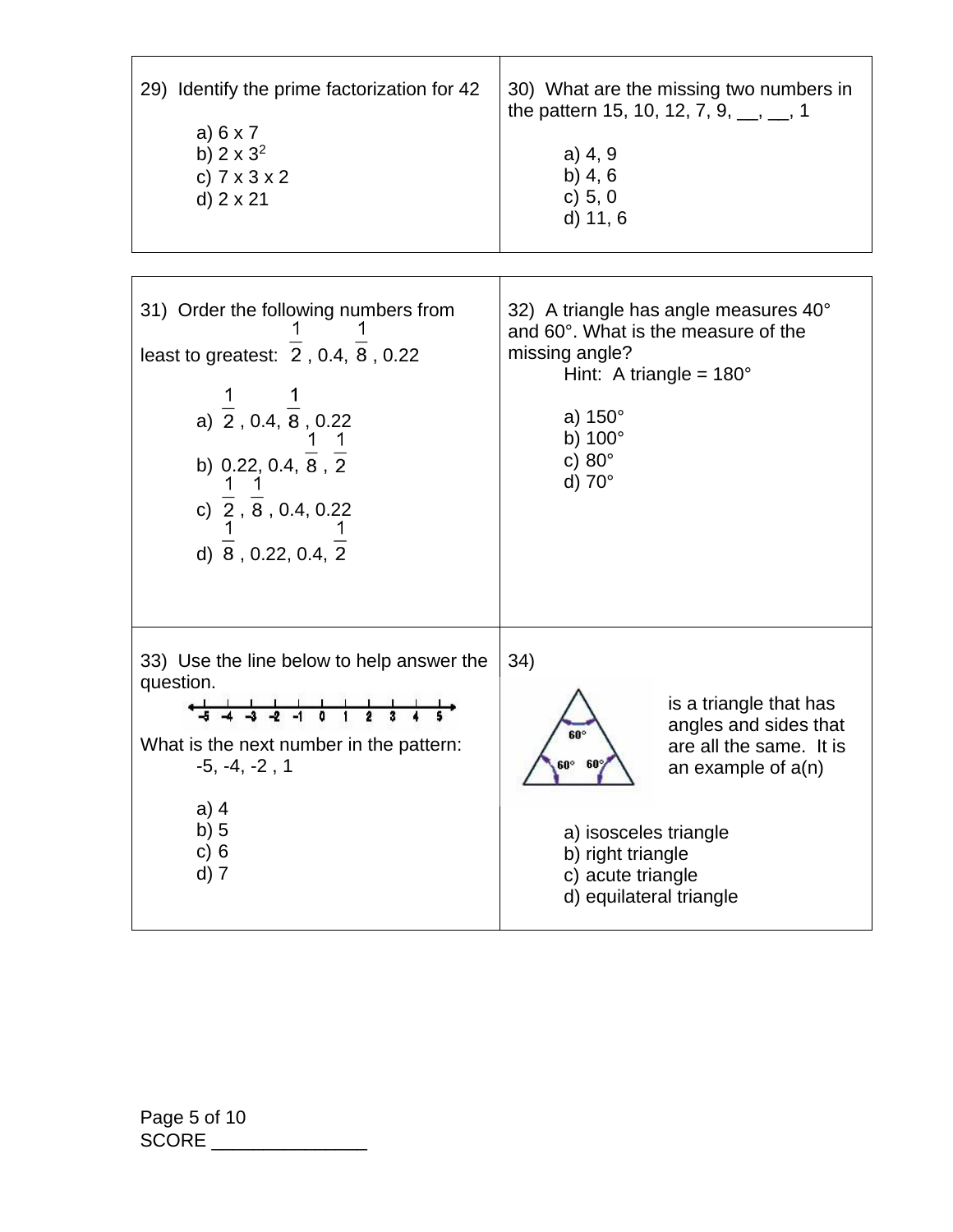| 35) Solve for x<br>$100 \times 7.981 = x$<br>a) 0.07981<br>b) 798.1<br>c) 7,981<br>d) 79.81 | 36) Solve for m<br>$\frac{4}{9}$ + m = $\frac{5}{6}$<br>$\overline{5}$<br>a) $\frac{1}{18}$<br>$\frac{23}{18}$<br>18<br>11<br>b)<br>$\frac{18}{5}$<br>c)<br>d) 18                       |
|---------------------------------------------------------------------------------------------|-----------------------------------------------------------------------------------------------------------------------------------------------------------------------------------------|
| ?<br>3<br>37) What percent is the same as 4<br>a) 60%<br>b) 65%<br>c) 75%<br>d) 50%         | 38) What is the probability of getting tails<br>and tails when 2 coins are flipped at the<br>same time?<br>a) $\frac{2}{1}$<br>b) $\frac{4}{2}$<br>c) $\frac{4}{3}$<br>d) $\frac{3}{4}$ |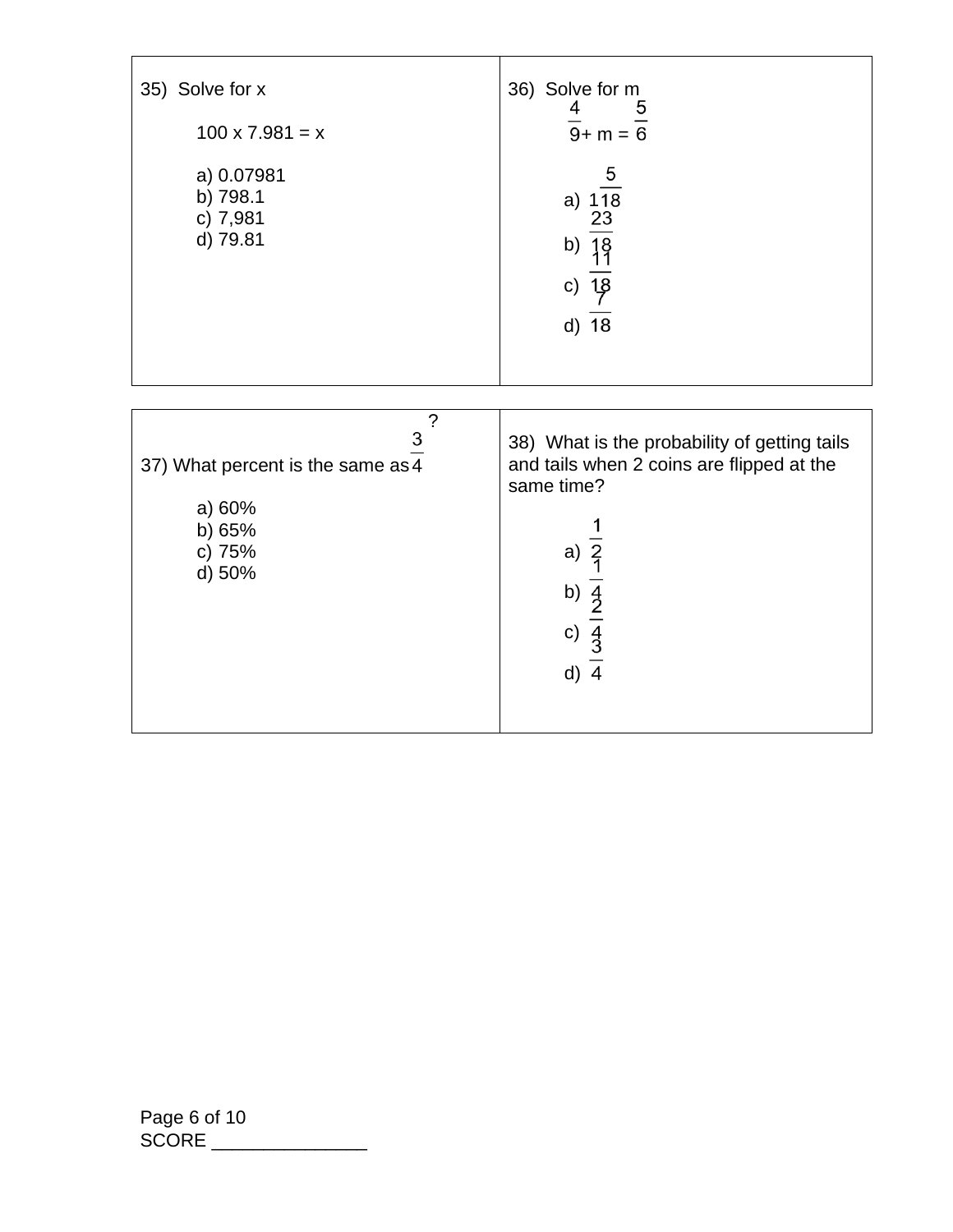

d) 0.215 b) ray c) point d) parallel

Page 7 of 10 SCORE \_\_\_\_\_\_\_\_\_\_\_\_\_\_\_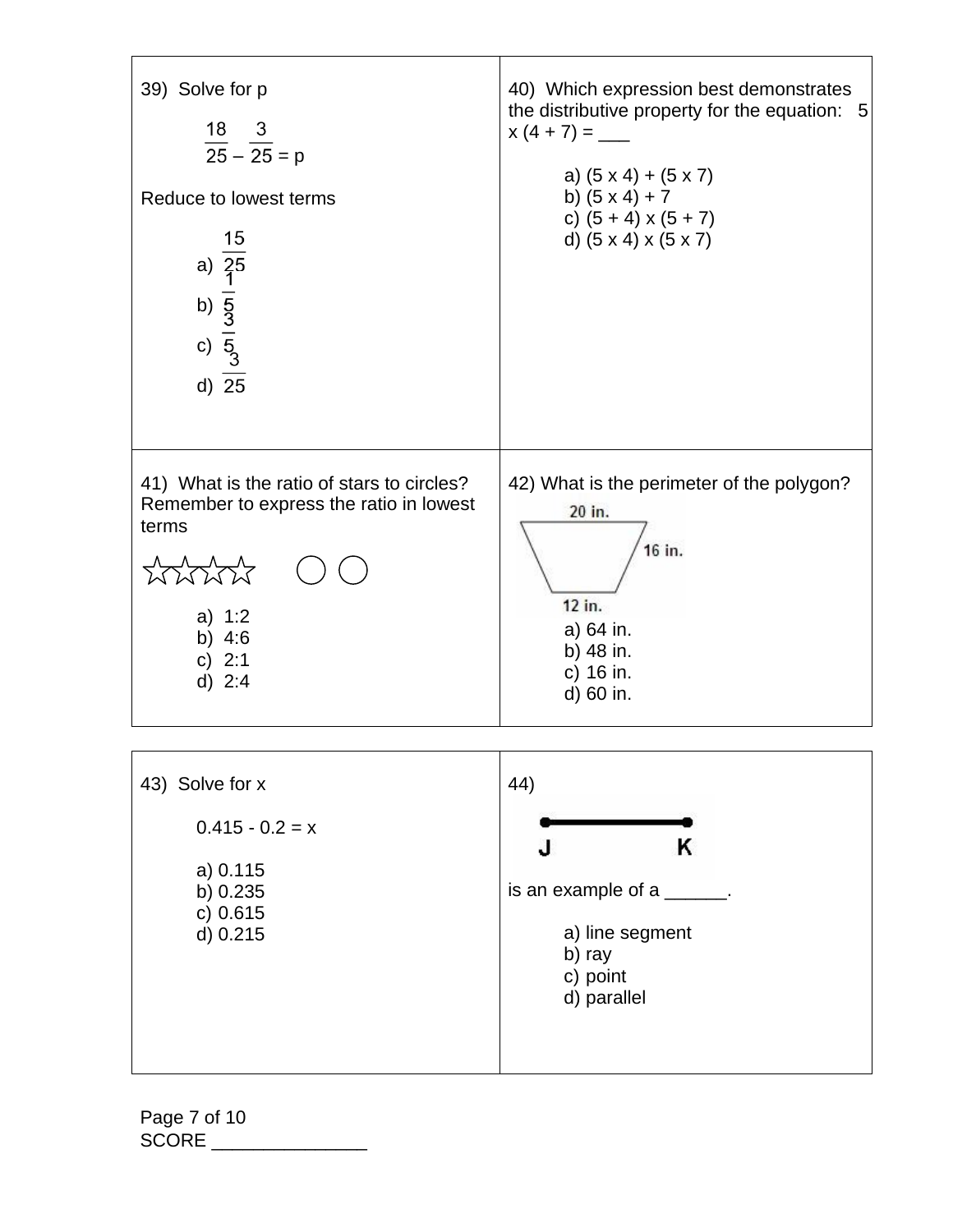

Page 8 of 10 SCORE \_\_\_\_\_\_\_\_\_\_\_\_\_\_\_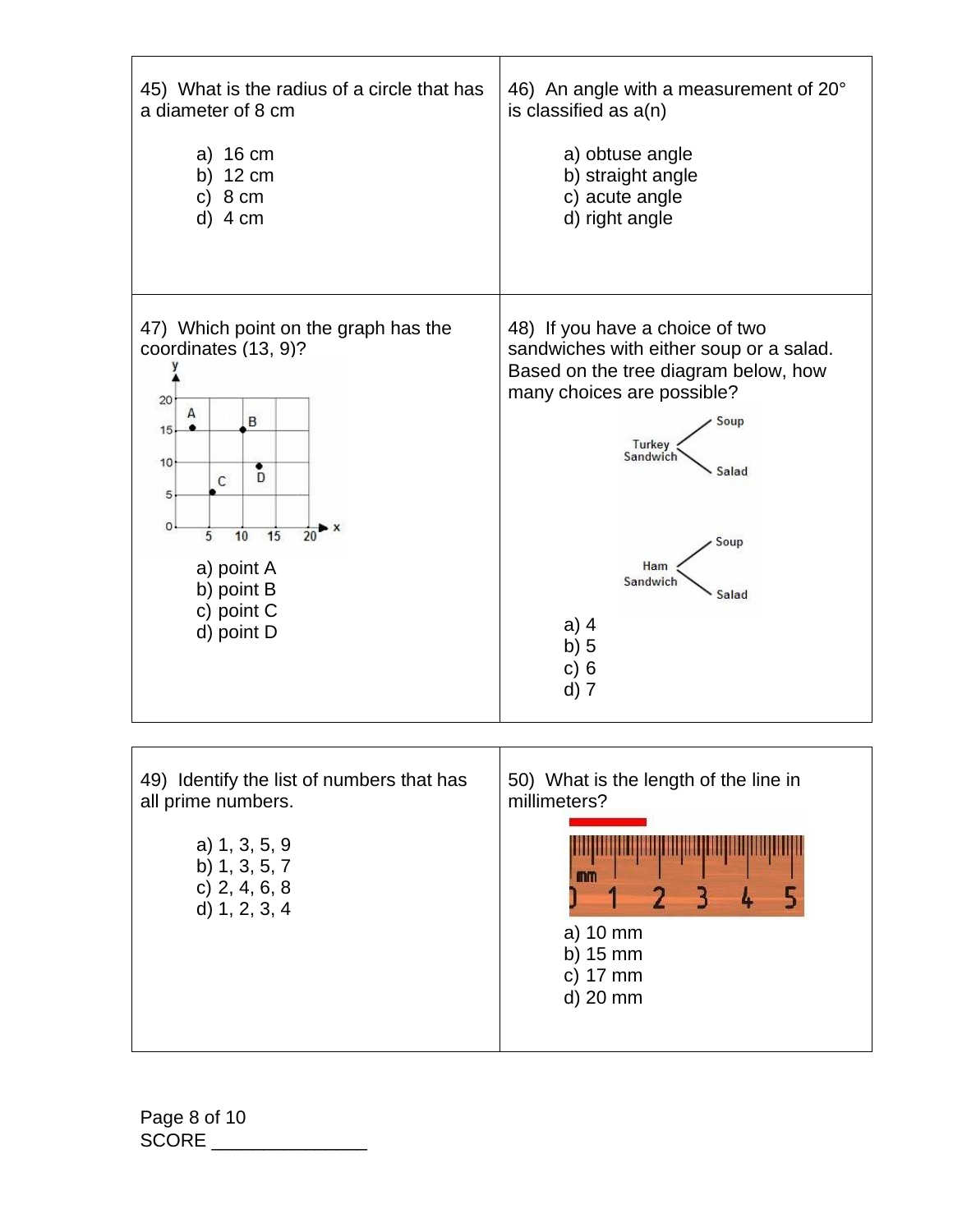| 51) Solve 6 $\frac{1}{6}$ $\frac{2}{3}$<br>What is the quotient, in lowest terms?<br>a) 94<br>b) $4\overline{9}$<br>1<br>c) $8\frac{1}{4}$<br>d) 19                                                                     | 52) 12 cookies were plain sugar cookies<br>and 4 had icing on them. What is the ratio<br>of iced cookies to plain cookies, in lowest<br>terms?<br>a) $12:4$<br>b) $5:12$<br>c) $3:1$<br>d) 1:3                                                                                                                       |
|-------------------------------------------------------------------------------------------------------------------------------------------------------------------------------------------------------------------------|----------------------------------------------------------------------------------------------------------------------------------------------------------------------------------------------------------------------------------------------------------------------------------------------------------------------|
| 8<br>53) 12 of the donuts were left. Jessica and<br>her friend then ate 12 of the donuts. How<br>many donuts remained? Reduce to lowest<br>terms.<br>a) $\frac{1}{2}$<br>b) $\frac{2}{3}$<br>c) $\frac{1}{3}$<br>$d)$ 2 | 54) What equation best matches this<br>situation? After Sarah paid \$11.99 for her<br>new mystery book, she had \$5.35 left.<br>Which expression shows how to find how<br>much money Sarah started with?<br>a) $$5.35 + x = $11.99$<br>b) $$11.99 + x = $5.35$<br>c) $x - $11.99 = $5.35$<br>d) $$11.99 - $5.35 = x$ |